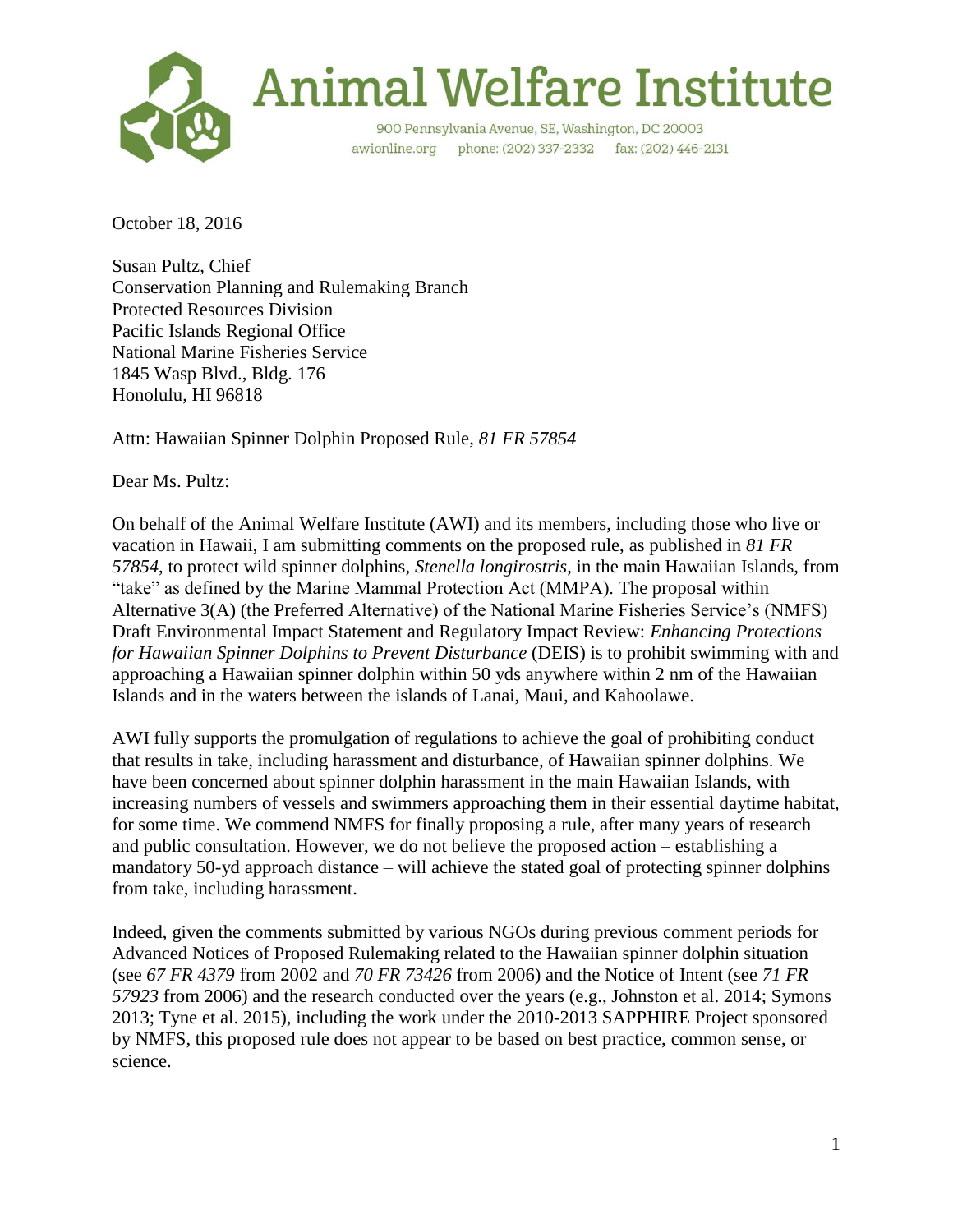## **Science does not support a 50-yd approach distance**

The Preferred Alternative's proposed 50-yd approach distance is not supported by science. For that matter, neither is Alternative 3(B)'s proposed 100-yd approach distance. Distance-related research results are mentioned multiple times in the text of the proposed rule (see, e.g., pp. 57856, 57859, and 57861). These results actually indicate that swimmer presence within 150 m (164 yds) reduces the likelihood of spinner dolphins being in a resting state (Symons 2013; Johnston et al. 2014). In contrast, Tyne (2015) noted that "none of the human activity covariates (presence of boats/kayaks/swimmers, distance between dolphins and boats/kayaks/swimmers) had a significant effect on the probability of dolphins resting, socialising or traveling" (p. 147) when a 100 m distance between humans and dolphins was considered, although he also noted that dolphins were exposed to human activity the vast majority of daytime hours, meaning control data were few, which rendered this result ambiguous. However, no cited papers suggest 50 m (or 50 yds) is a relevant distance for dolphin disturbance. The most conservative interpretation of the available research is that spinner dolphins suffer disturbance (i.e., have a lower likelihood of resting, which may have long term impacts on their health and overall fitness) when swimmers are within a far greater distance than 50 yds, so selecting this distance for the proposed rule appears arbitrary and would be singularly non-protective.

In addition, if anything the literature supports limiting the number, rather than the approach distance, of vessels, as number of vessels may be more of a critical factor in disturbance than distance. Heenehan et al. (2016) reported a significant correlation between increased numbers of boats and decreased periods of dolphin rest (i.e., increased vocalization rate); however, this relationship did not hold when the activity in a resting bay was *not* dolphin-centric (i.e., people were there primarily for other reasons, such as coral reef snorkeling). While we understand the challenges associated with implementing a licensing/permitting scheme for commercial operators in an effort to limit dolphin-centric activity in essential daytime habitat, and also recognize that such a scheme would not affect recreational boaters or swimmers from shore, we do note that there *is* science to support such an option but *not* an approach distance of 50 yds.

The closest mention of a scientific basis for a 50-yd approach distance in the proposed rule is on p. 57861, in reference to Johnson et al. (2013)'s work (which is not in the list of references in the DEIS and may be a typo, as Johnston et al. [2014] considered these distances). Johnson et al. (2013) [sic] reported that dolphins were more likely to be resting when vessels were present between 50 and 150 m. Even here, however, the proposed rule clarifies that the higher likelihood that dolphins were resting when vessels were between 50 and 150 m away may have simply been due to vessels being present at these distances most of the time during daytime hours (see also Tyne 2015), i.e., when dolphins are resting. In short, it may have been an artifact of the situation in dolphin resting bays, where vessels are present within these distances most of the time, rather than an indication that vessel presence as close as 50 m did not disturb resting dolphins. Indeed, another study found that vessels as far as 500 m away affected spinner dolphin behavior (Ross 2001, also not listed in the DEIS references and therefore not included in this letter's reference list).

Ideally, should NOAA finalize this rule as recommended below, researchers would continue to monitor dolphin resting behavior wherever swimmers and vessels are kept farther out, at 150 yds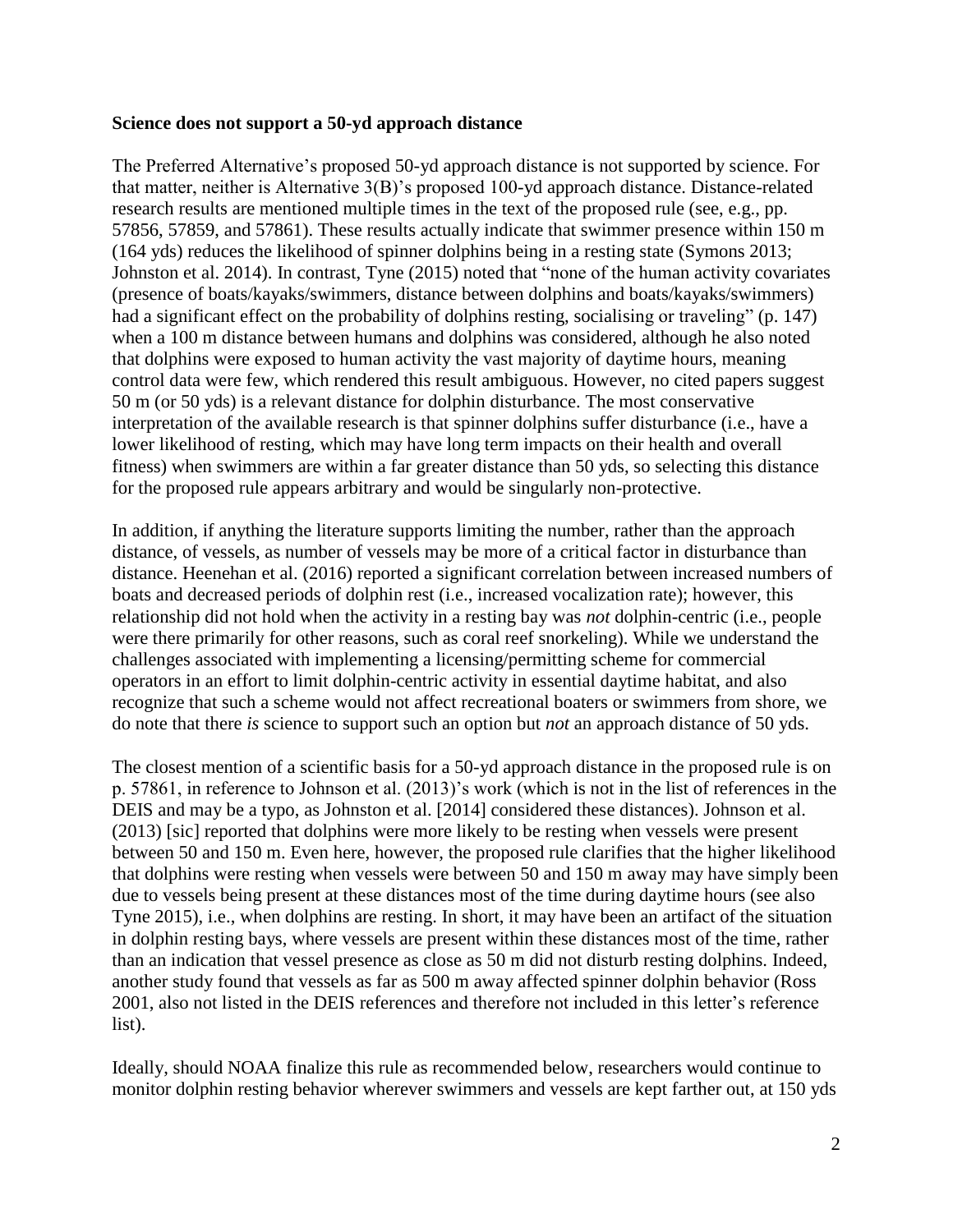or more, or when dolphins are within a closure area and can rest at levels that are arguably more representative of "true" resting behavior (a state described [Norris and Dohl 1980; Norris et al. 1994] but not necessarily well-studied prior to the current level of swimmer and vessel presence). This will allow a baseline of "true" resting behavior to be established and from there to determine if there is a scientific basis for a 50-yd approach distance regulation. For now, research results more strongly support an approach distance greater than or equal to 150 yds.

## **Alternative 4 in the DEIS**

AWI contends that the only reasonable and adequately enforceable alternative considered during this rulemaking is Alternative 4. This alternative would establish mandatory time-area closures, as well as minimum approach distances. However, we would modify the alternative, in an effort to maximize compliance, minimize disruption to local economies, and still provide adequate protection to the spinner dolphins of the main Hawaiian Islands.

The minimum approach distance should be 150 yds and should apply to vessels *at all times*. This is a far more protective and also enforceable approach distance than 50 yds (as the closer distance is difficult to distinguish without sophisticated ranging equipment, whereas the greater distance is easier to "eyeball") and is based on science. In contrast, the approach distance should apply to swimmers *only* during the same times as the closures (which encompass the dolphins' peak resting hours) and the closures should be 9am-3pm (see below). Outside of this time period, swimmers (but not vessels) would have no distance restrictions – outside of resting periods (during which swimmers within 150 m make it less likely that the dolphins would be resting), active spinner dolphins can clearly avoid human swimmers at will, so if they are close to swimmers, it is highly likely to be by choice. If swimmers are placed in the water by vessels standing out at distances greater than or equal to 150 yds, then in fact dolphins would have to approach the swimmers, as swimmers would not be able to reach active dolphins otherwise. This will allow swim-with tours to continue (although with a lower chance of an encounter): within the closure areas only at times outside of the closure period (under this modification, the closure areas would remain the same as in the proposed rule) and outside the closure areas at any time, as long as vessels ferrying swimmers remain 150 yds from dolphins.

The closure time period of 9am-3pm arises empirically from two sources (the closure times considered but not proposed in the proposed rule – 6am-3pm – do not appear to be based on the results of any studies cited in the proposed rule or DEIS). One is modelling data, which indicate the peak resting time for dolphins is 10am-2pm (Tyne 2015; Tyne et al. 2015). Our suggested closure times add an hour on either side of that range to ensure maximum protection for dolphins descending into and coming out of the resting behavioral state. The other is the West Hawaii Voluntary Standards (WHVS 2009), which prohibit vessel operators in the West Hawaii tour operator community from entering certain closure areas (smaller than those in the proposed rule) from 9am-3pm. Therefore, at least some Hawaiian tour operators are already predisposed to agree to such closure times, albeit for an area smaller than proposed.

The failure of the agency to propose mandatory time-area closures, despite the research on this situation indicating they are 1) the action most likely to protect dolphins from harassment (e.g., Tyne et al. 2015; Notarbartolo-di-Sciara et al. 2009); 2) the action most likely to be enforceable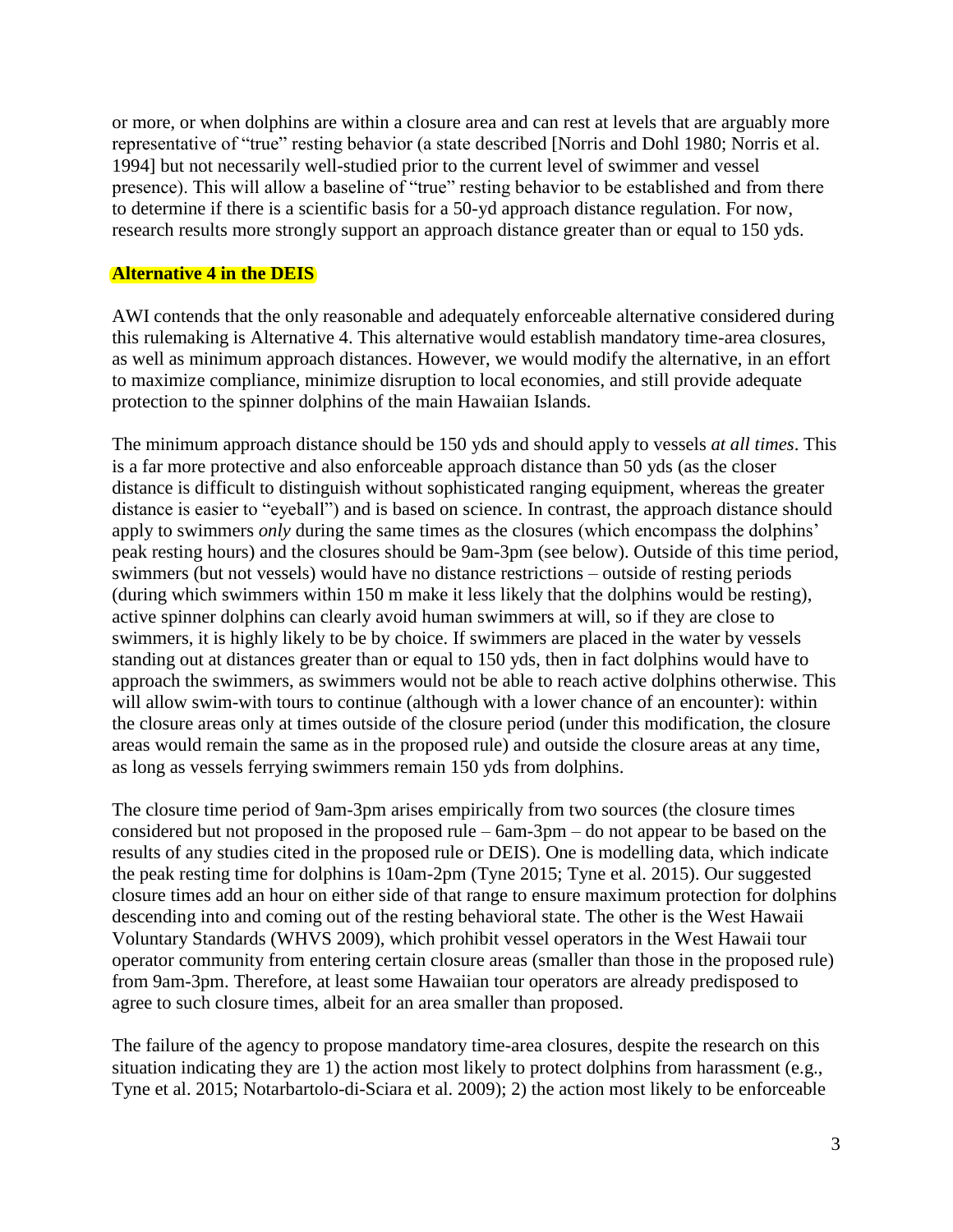(in contrast to the 50-yd approach distance, which will be very difficult to enforce on a daily basis, given the difficulty that boaters and swimmers will have in determining this distance on the water and that enforcement officers will have in determining vessel and swimmer intent when they are within any specified distance of dolphins); and 3) an action to which some in the industry are already amenable (albeit for an area smaller than proposed) (WHVS 2009), is notable and frankly inexplicable. The agency is considering time-area closures, but not proposing them. It is also considering voluntary time-area closures, as well as mandatory ones, despite the widespread evidence that, wherever a strong profit motive exists for *anything*, voluntary guidelines are almost always ineffective. *AWI strongly recommends that NMFS consider and indeed adopt mandatory time-area closures, as proposed in Alternative 4 of the DEIS, with modifications as noted above.*

Because time-area closures are bright-line regulations, independent of the presence or absence of dolphins and, aside from the exemptions, independent of vessel or swimmer intent, they are easy to enforce and the easiest to enforce of all possible regulations, restrictions, or mitigations. There would be less need for other regulations that would be more difficult to enforce, such as restricting to 30 minutes the time during which any boat observes or follows any particular group of dolphins or other common guidelines. However, we do recommend the retention of guidelines (e.g., WHVS 2009 or the Dolphin SMART code of conduct), as these promote "good" behavior around wildlife, set a good example for other jurisdictions regarding best practice, and generally promote outreach and educational opportunities.

Finally, the proposed regulation that swimmers cannot remain within 50 yds (or any other distance) of Hawaiian spinner dolphins should be deleted from the final rule. This is appropriate for vessels, which can pursue even active dolphins, whereas swimmers cannot. As noted above, if active, non-resting dolphins are close to swimmers (who have been placed in the water by vessels standing out at 150 yds or who have entered the water from the shore), it is highly likely by choice and requiring swimmers to move away is both unnecessary and frankly unfair, as swimmers may end up being cited for violations when they are simply unable to move to a greater distance from active dolphins.

## **Exemptions to the approach distances and time-area closures**

AWI considers the exemptions to the proposed regulations to be appropriate.

# **Conclusion**

AWI recognizes the difficulty facing NMFS when it comes to specific situations where cetaceans solicit close interactions with swimmers or where commercial and private vessel operators try to maximize their opportunities for close encounters with these highly-accessible dolphins for profit or recreation. Unlike many wildlife species, cetaceans, especially delphinids and the occasional monodontid, without any history of being fed sometimes seek out benign interactions with humans (of course, in some situations, swimmers might interpret certain behaviors as soliciting interaction when a more objective observer would not). It is precisely because of this unique cetacean characteristic that NMFS must tailor its regulations to account for it. If the agency attempts to create a blanket prohibition against all swimming with Hawaiian spinner dolphins, it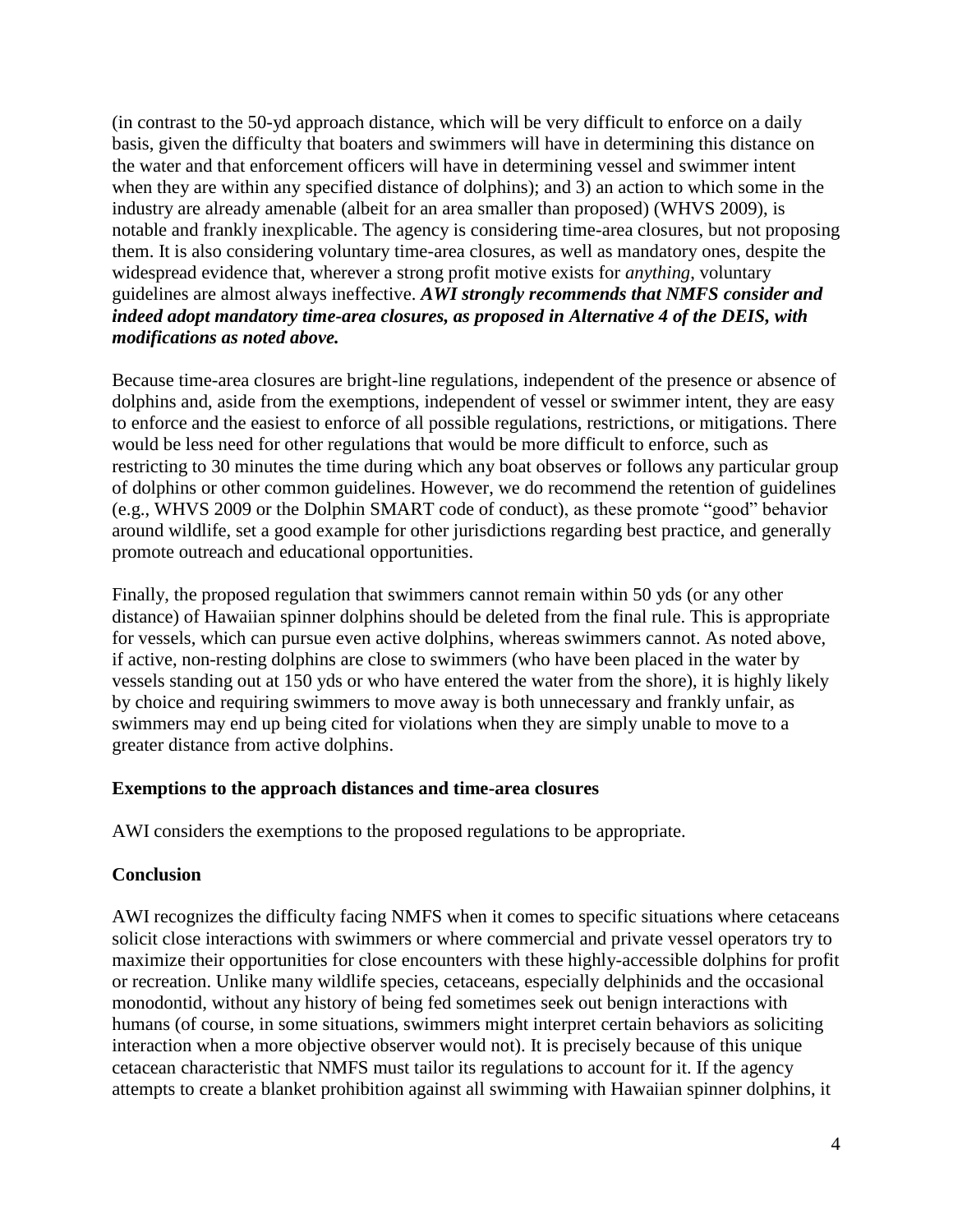is likely to face extraordinary opposition from some members of the public, which would diminish management effectiveness. The goal, therefore, should be to prevent interactions that are initiated by humans, especially during resting periods, rather than those initiated by the dolphins. Dolphins have been approaching humans literally for millennia – promulgating a blanket prohibition on contact even when the animals themselves initiate and maintain it would be excessive and could well result in citations for harassment when in fact no harassment has occurred.

Again, we recognize that as an enforcement issue, the direction of initiation may be difficult to distinguish, but time-area closures as described above, to minimize interactions with resting dolphins, would be the most effective way to address this concern. In addition, maintaining a vessel approach distance of 150 yds, which is science-based and far easier to distinguish in the field, and thus enforce, than 50 yds, considerably limits the ability of swimmers entering the water from those vessels to initiate contact compared to the current situation, where vessels can carry swimmers (sometimes multiple times during a single excursion) into close range.

Thank you for the opportunity to comment on this important effort.

Sincerely,

Jaan Kra

Naomi A. Rose, Ph.D. Marine Mammal Scientist

#### **References**

- Heenehan, H.L., D.W. Johnston, S.M van Parijs, L. Bejder, and J.A. Tyne. 2016. Acoustic response of Hawaiian spinner dolphins to human disturbance. *Proceedings of Meetings on Acoustic,* doi: 10.1121/2.0000232
- Johnston, D.W., L. Bejder, J. Tyne, and J. Symons. 2014. Quantifying the effects of human interactions on spinner dolphins in resting bays in Hawaii, and assessing the effectiveness of time area closures as a proposed mitigation approach (NA09NMF4540254), March 2014. Final Report to NMFS.
- Norris, K.S. and T.P. Dohl. 1980. Behavior of the Hawaiian spinner dolphins, *Stenella longirostris*. *Fishery Bulletin* 77: 821-849.
- Norris, K.S., B. Würsig, R.S. Wells, and M. Würsig. 1994. *The Hawaiian Spinner Dolphin*. Berkeley, University of California Press.
- Notarbartolo-di-Sciara, G., M.H. Hanafy, M.M. Fouda, A. Afifi, and M. Costa. 2009. Spinner dolphin (*Stenella longirostris*) resting habitat in Samadi Reef (Egypt, Red Sea) protected through tourism management. *Jounal of the Marine Biological Association of the United Kingdom* 89: 211-216.